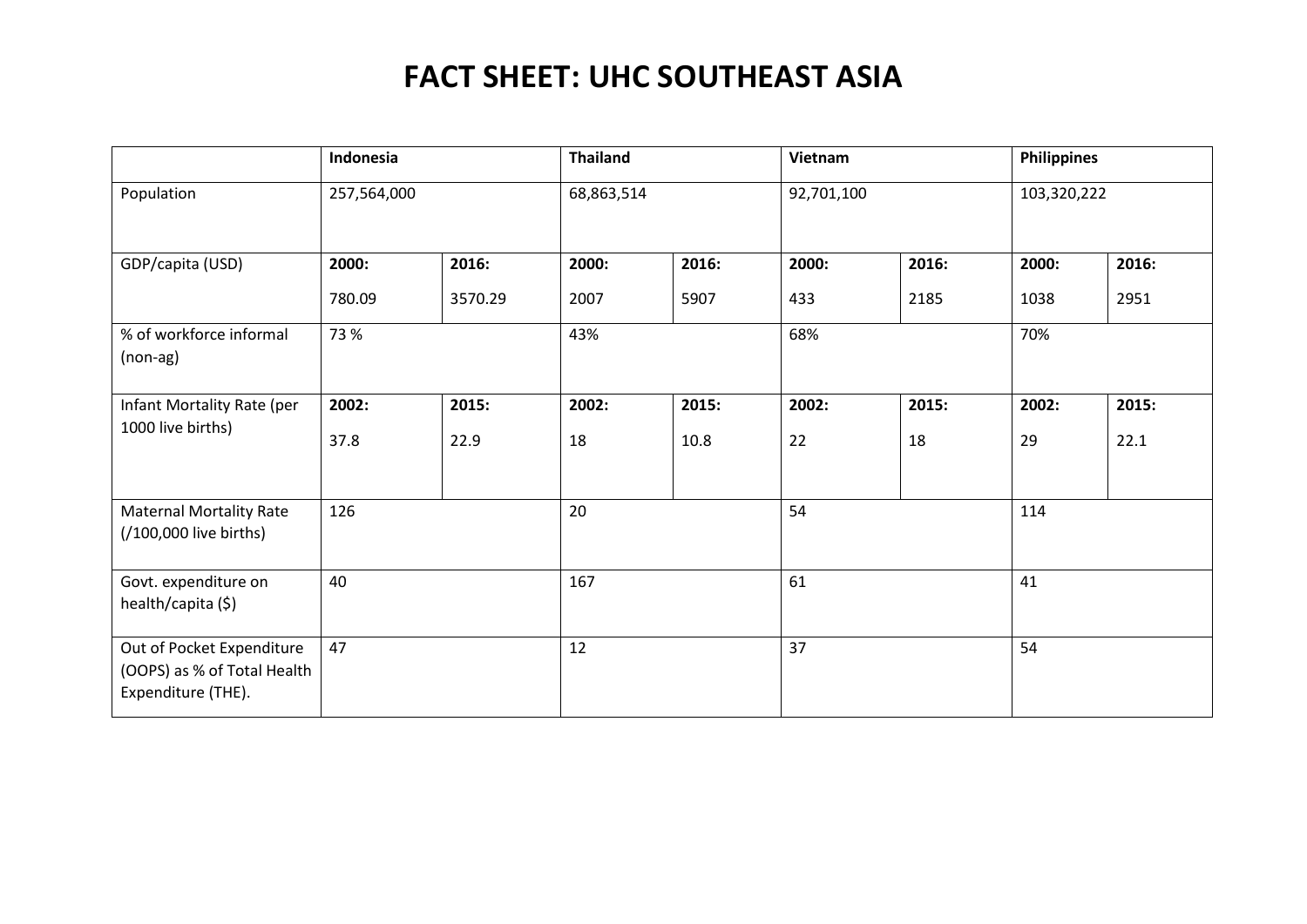<span id="page-1-2"></span><span id="page-1-1"></span><span id="page-1-0"></span>

| UHC service coverage<br>index <sup>1</sup> (% of population)<br>(SDG 3.8.1)                             | 49                                                                                                                                               | 75                                                                                                        | 73                                                                                                                                                                                         | 58                                                                                                                         |
|---------------------------------------------------------------------------------------------------------|--------------------------------------------------------------------------------------------------------------------------------------------------|-----------------------------------------------------------------------------------------------------------|--------------------------------------------------------------------------------------------------------------------------------------------------------------------------------------------|----------------------------------------------------------------------------------------------------------------------------|
| Health Programme                                                                                        | Jaminan Kesehatan Nasional<br>(National Health Insurance JKN)                                                                                    | <b>UHC</b>                                                                                                | <b>Vietnam Social Security</b>                                                                                                                                                             | PhilHealth                                                                                                                 |
| Date of launch                                                                                          | 24 November 2011<br>(Law No 24/2011 merged the<br>health insurance schemes for<br>the poor with other schemes to<br>créate a single health fund) | 2002                                                                                                      | 2008                                                                                                                                                                                       | 1995                                                                                                                       |
| Type of Scheme (insurance-<br>based or not?)                                                            | Insurance based (Mandatory)                                                                                                                      | Both, insurance based for<br>the formal, funded through<br>general taxation for the<br>informal workforce | Insurance based (Mandatory<br>for formal workers, voluntary<br>for informal workers).                                                                                                      | Insurance based<br>(Voluntary)                                                                                             |
| How is it Financed? (VAT<br>levy's? contributions from<br>formal social security?<br>General taxation?) | <b>CENTRAL GOVERMENT</b><br>REVENUE (70% subsidized<br>members) $2$                                                                              | General tax revenue + 2%<br>"sin taxes" (for the Thai<br><b>Health Promotion</b><br>Foundation)           | SHI <sup>3</sup> Contributions + TAX<br>REVENUE (to enroll those with<br>insufficient means)<br>Co-payments at health<br>facilities were re-introduced in<br>2010, except for high ranking | Out of Pocket Payments<br>+SHI+TAX REVENUE (to<br>enroll those with<br>insufficient means)<br>Co-payments are<br>expected. |

 $1$  WHO 2016 data drawing on a composite index of tracer indicators for measuring UHC coverage, which include: i) reproductive, newborn, maternal and child health; ii) infectious diseases; iii) non-communicable diseases; iv) service capacity and access to essential health services.

 $3$  SHI = Social Health Insurance.

 $^{2}$  The JKN introduces a fundamental difference from the previous Jamkesmas and Jamkesda (prior health schemes) in shifting from tax-funded fee waiver schemes for poor people, to a premium-based mandatory health insurance system with high levels (70%) of subsidisation.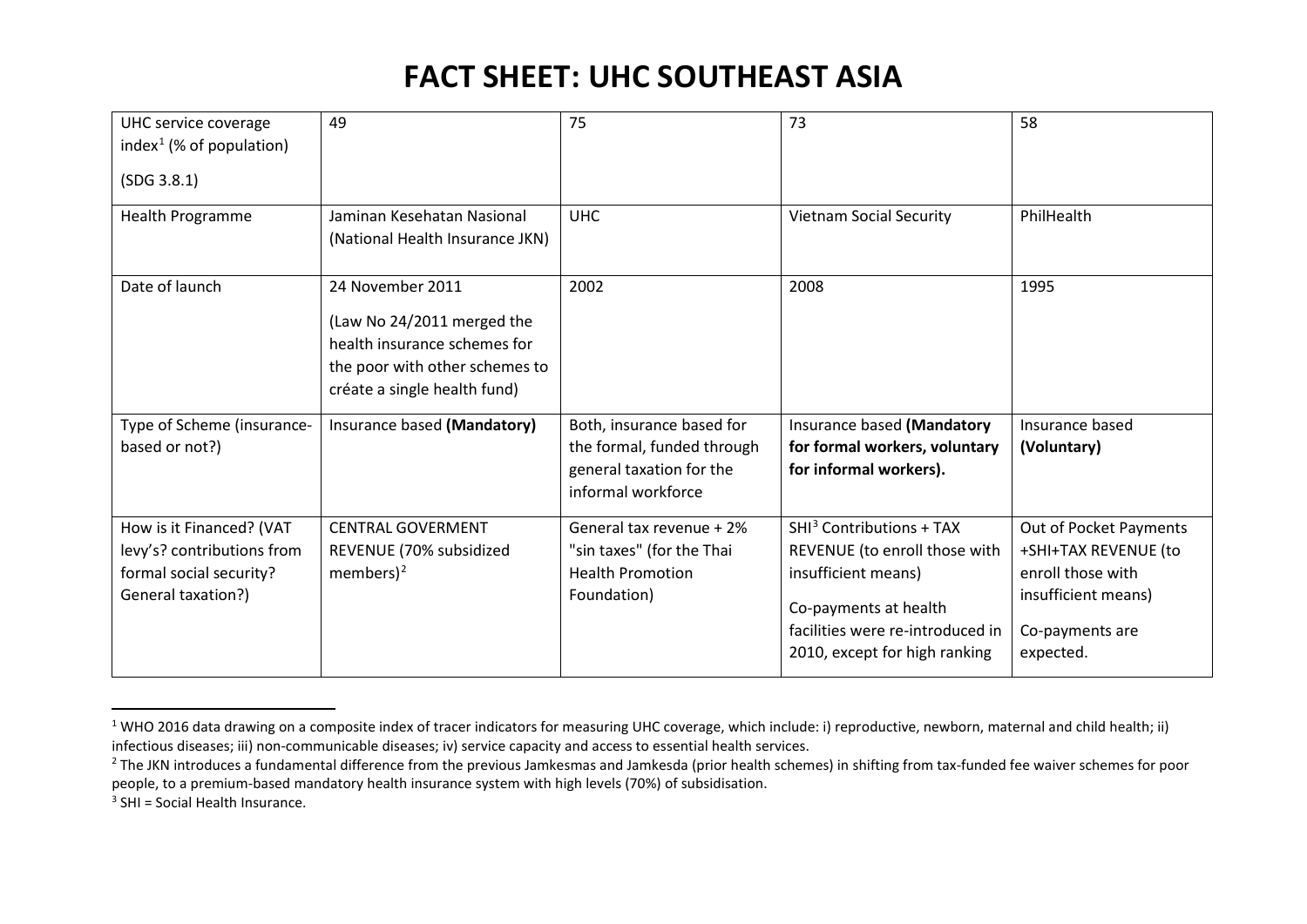|                  |                                                                                                                                                                                                                                  |              | police officers, people of<br>merit, and children under 6.                                                                                                                                                                                                                                                                                                                                                                                                                                                                                                                                                                                                                   |                                                                                                                                                                                                                                                                                                                                                                 |
|------------------|----------------------------------------------------------------------------------------------------------------------------------------------------------------------------------------------------------------------------------|--------------|------------------------------------------------------------------------------------------------------------------------------------------------------------------------------------------------------------------------------------------------------------------------------------------------------------------------------------------------------------------------------------------------------------------------------------------------------------------------------------------------------------------------------------------------------------------------------------------------------------------------------------------------------------------------------|-----------------------------------------------------------------------------------------------------------------------------------------------------------------------------------------------------------------------------------------------------------------------------------------------------------------------------------------------------------------|
| Who is eligible? | Individual participation is<br>mandatory for all Indonesian<br>residents, by January 2019.<br>Meanwhile, employers must<br>enroll their employees by<br>January 2016.<br>Premiums are on a sliding scale<br>according to income. | All citizens | There are 5 main categories:<br>Cat 1: Contribution of 4.5% is<br>split bet employer (3%) and<br>worker (1%). Applies to formal<br>workers and civil servants.<br>Cat 2: Contribution of 4.5% is<br>paid by the Social Security<br>Agency. Applies to pensioners<br>and those on unemployment.<br>Cat 3: Contribution of 4.5% is<br>paid by Govt. Applies to war<br>vets and people of merit.<br>Cat 4: Groups with partial (30-<br>50%) subsidy from govt.<br>Applies to "near poor" and<br>students.<br>Cat 5: Voluntary enrolment of<br>4.5% of salary with no subsidy.<br>Applies to "agricultural<br>households, members of<br>cooperatives, household<br>enterprises." | There are several<br>categories. Three main<br>ones:<br><b>Formal workers:</b><br>Employers & workers<br>each contribute 2.5% of<br>income.<br><b>Informal workers:</b><br>Voluntary membership at<br>set premium according to<br>earnings (2400 (\$48)-3600<br>(\$72) pesos annually<br>depending on earnings).<br>Indigent:<br>Sponsored by national<br>govt. |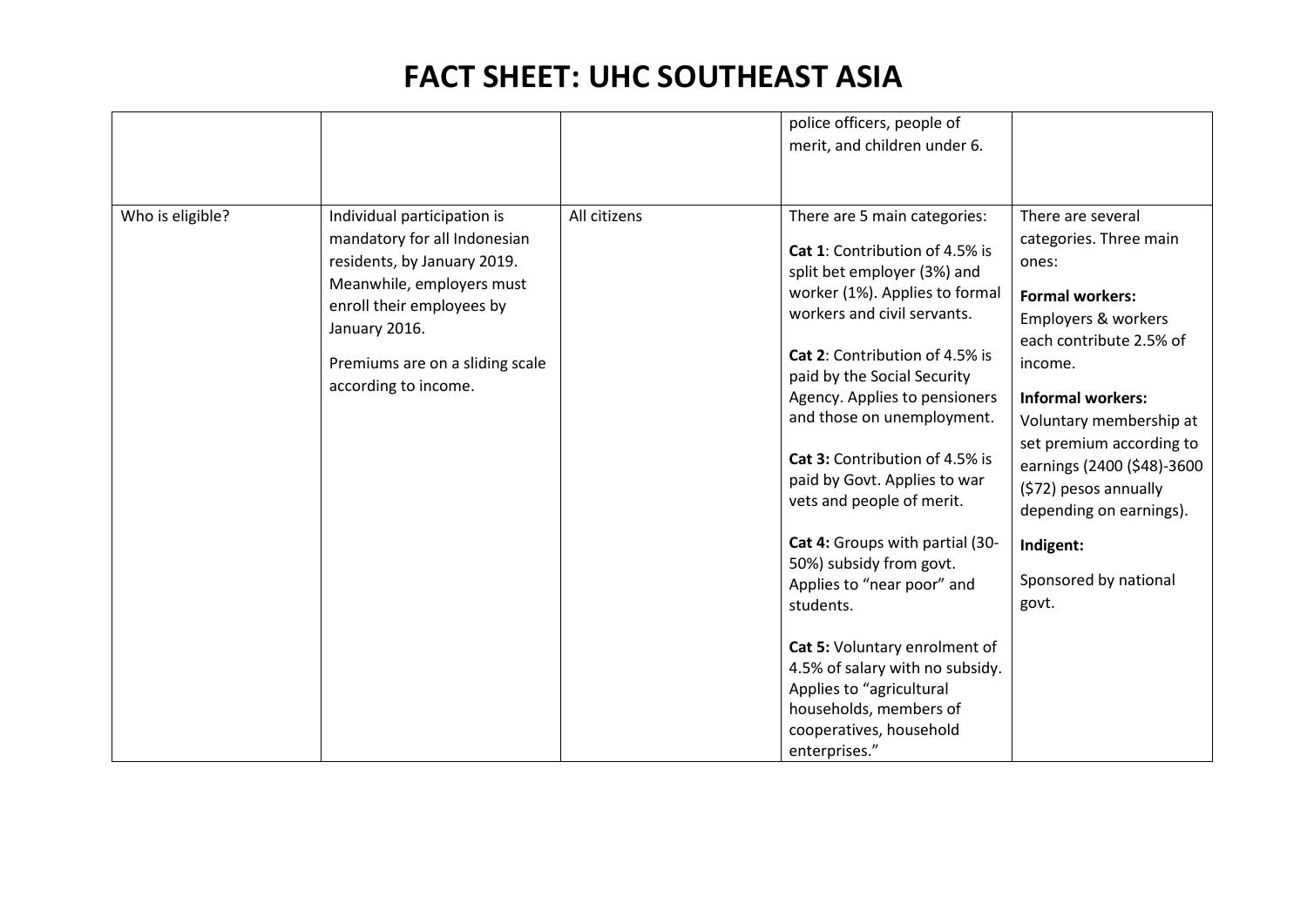<span id="page-3-0"></span>

| Any data on coverage rates                                           | 2014 10.5 million informal               | 99.5% of total pop                              | 72% of total pop                                                                                                                                                                                           | 76% <sup>4</sup> of total pop                                                                                                                                                              |
|----------------------------------------------------------------------|------------------------------------------|-------------------------------------------------|------------------------------------------------------------------------------------------------------------------------------------------------------------------------------------------------------------|--------------------------------------------------------------------------------------------------------------------------------------------------------------------------------------------|
| of informal workers?<br>/Coverage rates for the<br>whole population? | workers covered, 2016: 19<br>million/33% |                                                 | "The near poor and the self-<br>employed in the informal<br>sector/agricultural sector are<br>reluctant to enrol in health<br>insurance and to contribute<br>their share of the premium."<br>(VSS Report). | Self-employed members<br>totalled 4.5 million. These<br>comprise around a<br>quarter of the total 34.78<br>million membership of<br>PhilHealth, but represent<br>38-40% of the population. |
| Any information on what                                              | Comprehensive basic benefit              | Covers a comprehensive                          | Based on an inclusive list and                                                                                                                                                                             | Comprehensive package                                                                                                                                                                      |
| the benefits package for                                             | package provided based on                | range of essential health                       | covers all ambulatory and                                                                                                                                                                                  | of services, including                                                                                                                                                                     |
| informal workers is?                                                 | medical indications, covering            | services with a focus in                        | hospital basic as well as                                                                                                                                                                                  | inpatient care,                                                                                                                                                                            |
|                                                                      | outpatient and inpatient care            | primary care and prevention.                    | advanced diagnostic curative                                                                                                                                                                               | catastrophic coverage,                                                                                                                                                                     |
|                                                                      | at primary level up to tertiary          | Covering outpatient,                            | health services and                                                                                                                                                                                        | ambulatory surgeries,                                                                                                                                                                      |
|                                                                      | hospital level, with exclusion to        | inpatient and accident and                      | therapeutic services -                                                                                                                                                                                     | deliveries, and outpatient                                                                                                                                                                 |
|                                                                      | a few types of care that are             | emergency services; dental                      | including renal replacement                                                                                                                                                                                | treatment for malaria                                                                                                                                                                      |
|                                                                      | partially covered and fully              | and other high-cost care;                       | therapy (peritoneal dialysis,                                                                                                                                                                              | and tuberculosis. Those                                                                                                                                                                    |
|                                                                      | uncovered.                               | and diagnostics, special                        | haemodialysis, and spleen                                                                                                                                                                                  | identified as indigent and                                                                                                                                                                 |
|                                                                      |                                          | investigations, medicines (no                   | transplantation), organ                                                                                                                                                                                    | OFW are also entitled to                                                                                                                                                                   |
|                                                                      |                                          | fewer than are included in                      | transplantation, invasive                                                                                                                                                                                  | outpatient primary care                                                                                                                                                                    |
|                                                                      |                                          | the National List of Essential                  | cardiovascular treatment,                                                                                                                                                                                  | benefits (PCB1) or TSEKAP                                                                                                                                                                  |
|                                                                      |                                          | Medicines) and medical                          | computerized tomography                                                                                                                                                                                    |                                                                                                                                                                                            |
|                                                                      |                                          | supplies.                                       | scan, and magnetic resonance                                                                                                                                                                               |                                                                                                                                                                                            |
|                                                                      |                                          |                                                 | imaging etc. In addition,                                                                                                                                                                                  |                                                                                                                                                                                            |
|                                                                      |                                          | Patients covered by UCS and                     | transportation costs in case of                                                                                                                                                                            |                                                                                                                                                                                            |
|                                                                      |                                          | SHI are unlikely to obtain                      | referral are covered for the                                                                                                                                                                               |                                                                                                                                                                                            |
|                                                                      |                                          | expensive NEMs, owing to<br>incentives for cost | poor, persons entitled to                                                                                                                                                                                  |                                                                                                                                                                                            |

<sup>&</sup>lt;sup>4</sup> In 2010, it claimed to have achieved "universal" coverage at 86% of the population, although the 2008 National Demographic Health Survey showed that only 38 percent of respondents were aware of at least one household member being enrolled in PhilHealth.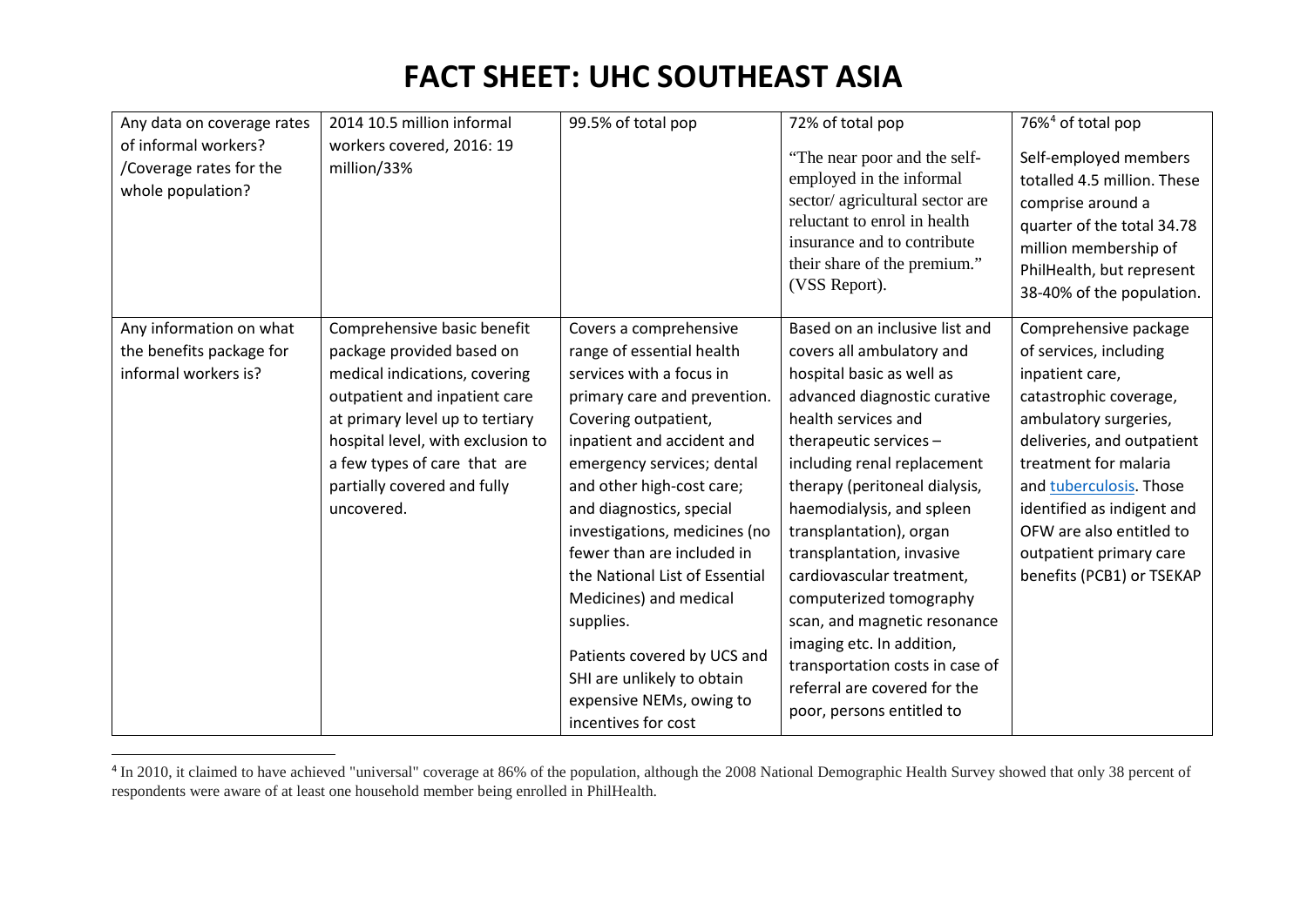|  | containment. It is evident<br>that medicines prescribed to<br>members of CSMBS differ<br>from, and are more<br>expensive than, those<br>acquired by beneficiaries<br>covered by UCS and SHI. | social assistance allowances<br>and those in remote areas. In<br>contrast, rehabilitation, home<br>care, drug addiction<br>treatment, prostheses, teeth,<br>glasses and hearing aids are<br>not covered, nor are<br>treatment of occupational<br>diseases and accidents at the<br>workplace. In light of a large<br>informal sector, the latter is of<br>particular concern,<br>PREVENTIVE CARE<br>Preventive health care, except<br>for screening tests for early<br>diagnosis of some cancers, is<br>not covered by the health |  |
|--|----------------------------------------------------------------------------------------------------------------------------------------------------------------------------------------------|----------------------------------------------------------------------------------------------------------------------------------------------------------------------------------------------------------------------------------------------------------------------------------------------------------------------------------------------------------------------------------------------------------------------------------------------------------------------------------------------------------------------------------|--|
|  |                                                                                                                                                                                              | insurance fund.                                                                                                                                                                                                                                                                                                                                                                                                                                                                                                                  |  |